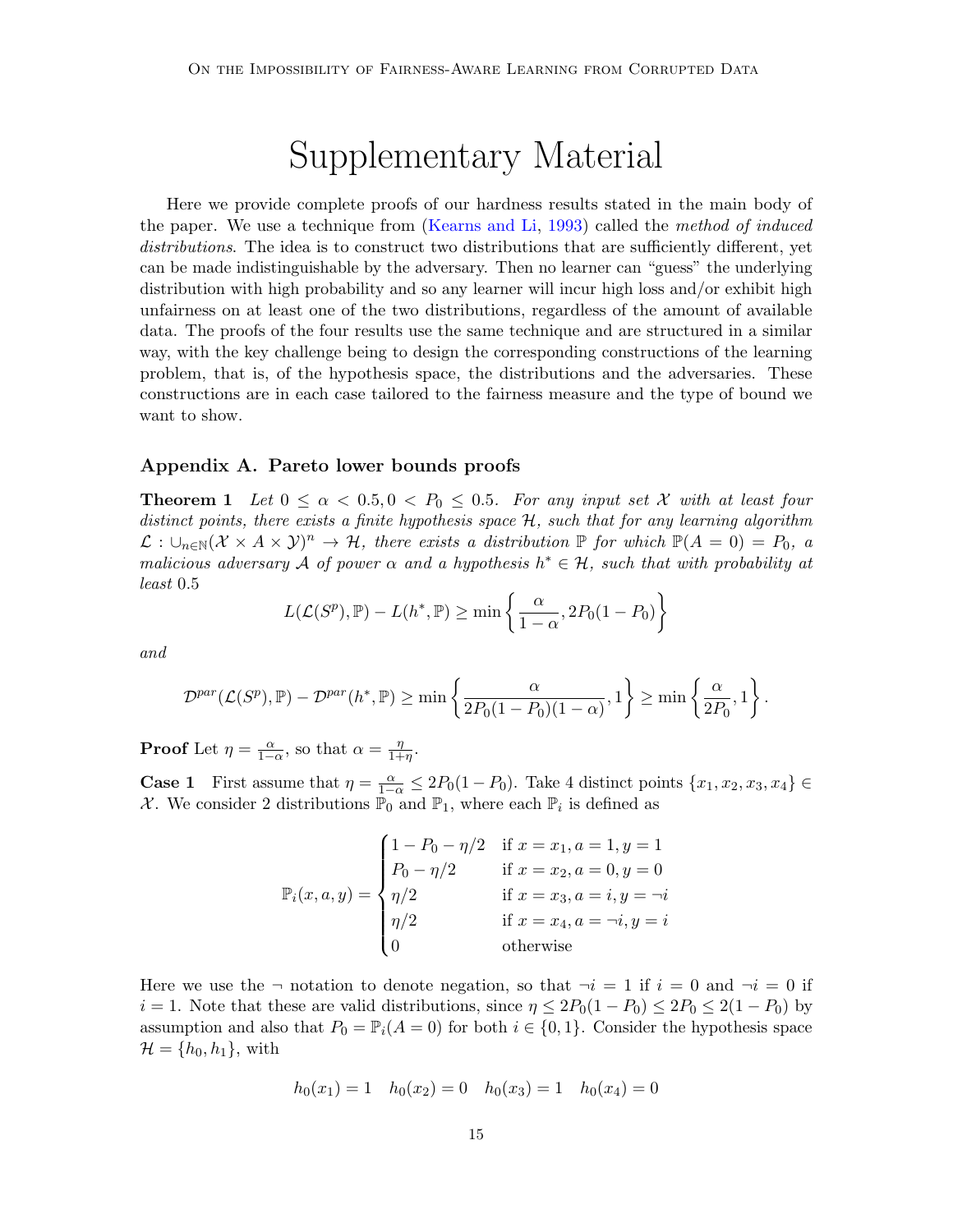and

$$
h_1(x_1) = 1
$$
  $h_1(x_2) = 0$   $h_1(x_3) = 0$   $h_1(x_4) = 1$ .

Note that  $L(h_i, \mathbb{P}_i) = 0$  for both  $i = 0, 1$ . Moreover,

$$
\mathcal{D}^{par}(h_0, \mathbb{P}_0) = |\mathbb{P}_{(X, A, Y) \sim \mathbb{P}_0}(h_0(X) = 1 | A = 0) - \mathbb{P}_{(X, A, Y) \sim \mathbb{P}_0}(h_0(X) = 1 | A = 1)|
$$
  
= 
$$
\left| \frac{\eta/2}{P_0 - \eta/2 + \eta/2} - \frac{1 - P_0 - \eta/2}{1 - P_0 - \eta/2 + \eta/2} \right|
$$
  
= 
$$
\left| \frac{\eta}{2P_0} - \frac{2 - 2P_0 - \eta}{2(1 - P_0)} \right|
$$
  
= 
$$
\left| \frac{\eta}{2P_0(1 - P_0)} - 1 \right|
$$
  
= 
$$
1 - \frac{\eta}{2P_0(1 - P_0)},
$$

since  $\eta \leq 2P_0(1 - P_0)$  by assumption. Furthermore,

$$
\mathcal{D}^{par}(h_1, \mathbb{P}_0) = |\mathbb{P}_{(X, A, Y) \sim \mathbb{P}_0}(h_1(X) = 1 | A = 0) - \mathbb{P}_{(X, A, Y) \sim \mathbb{P}_0}(h_1(X) = 1 | A = 1)|
$$
  
= |0 - 1|  
= 1

Therefore,  $\mathcal{D}^{par}(h_1, \mathbb{P}_0) - \mathcal{D}^{par}(h_0, \mathbb{P}_0) = \frac{\eta}{2P_0(1-P_0)}$ . Similarly,

$$
\mathcal{D}^{par}(h_1, \mathbb{P}_1) = |\mathbb{P}_{(X, A, Y) \sim \mathbb{P}_1}(h_1(X) = 1 | A = 0) - \mathbb{P}_{(X, A, Y) \sim \mathbb{P}_1}(h_1(X) = 1 | A = 1)|
$$
  
= 
$$
\left| \frac{\eta/2}{P_0 - \eta/2 + \eta/2} - \frac{1 - P_0 - \eta/2}{1 - P_0 - \eta/2 + \eta/2} \right|
$$
  
= 
$$
1 - \frac{\eta}{2P_0(1 - P_0)}
$$

and

$$
\mathcal{D}^{par}(h_0, \mathbb{P}_1) = |\mathbb{P}_{(X, A, Y) \sim \mathbb{P}_1}(h_0(X) = 1 | A = 0) - \mathbb{P}_{(X, A, Y) \sim \mathbb{P}_1}(h_0(X) = 1 | A = 1)|
$$
  
= |0 - 1|  
= 1,

so that  $\mathcal{D}^{par}(h_0, \mathbb{P}_1) - \mathcal{D}^{par}(h_1, \mathbb{P}_1) = \frac{\eta}{2P_0(1-P_0)}$ .

Consider a (randomized) malicious adversary  $A_i$  of power  $\alpha$ , that given a clean distribution  $\mathbb{P}_i$ , changes every marked point to  $(x_3, \neg i, i)$  with probability 0.5 and to  $(x_4, i, \neg i)$ otherwise. Under a distribution  $\mathbb{P}_i$  and an adversary  $\mathcal{A}_i$ , the probability of seeing a point  $(x_3, i, \neg i)$  is  $\frac{\eta}{2}(1 - \alpha) = \frac{\eta}{2}$  $\frac{1}{1+\eta} = \alpha/2$ , which is equal to the probability of seeing a point  $(x_3, \neg i, i)$ . Therefore, denoting the probability distribution of the corrupted dataset, under a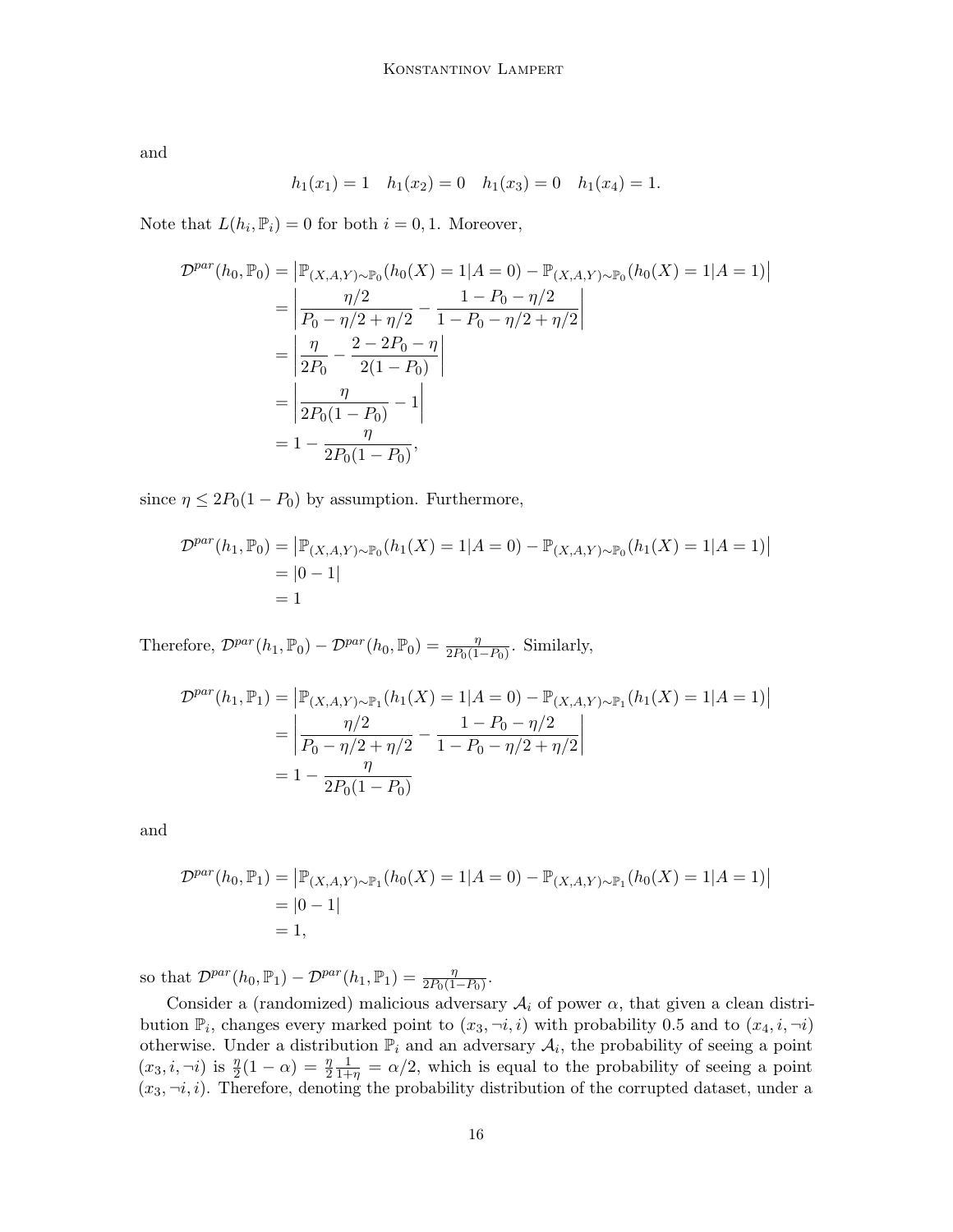clean distribution  $\mathbb{P}_i$  and an adversary  $\mathcal{A}_i$ , by  $\mathbb{P}'_i$  (as a shorthand for  $\mathbb{P}_i^{\mathcal{A}_i}$ ), we have

$$
\mathbb{P}'_i(x, a, y) = \begin{cases}\n(1 - \alpha)(1 - P_0 - \eta/2) & \text{if } x = x_1, a = 1, y = 1 \\
(1 - \alpha)(P_0 - \eta/2) & \text{if } x = x_2, a = 0, y = 0 \\
\alpha/2 & \text{if } x = x_3, a = i, y = -i \\
\alpha/2 & \text{if } x = x_3, a = -i, y = i \\
\alpha/2 & \text{if } x = x_4, a = -i, y = i \\
0 & \text{otherwise}\n\end{cases}
$$

In particular,  $\mathbb{P}'_0 = \mathbb{P}'_1$ , so the two initial distributions  $\mathbb{P}_0$  and  $\mathbb{P}_1$  become indistinguishable under the adversarial manipulation.

Fix an arbitrary learner  $\mathcal{L}: \cup_{n\in\mathbb{N}}(\mathcal{X}\times A\times\mathcal{Y})^n \to \{h_0, h_1\}$ . Note that, if the clean distribution is  $\mathbb{P}_0$ , the events (in the probability space defined by the sampling of the poisoned train data)

$$
\{L(\mathcal{L}(S^p), \mathbb{P}_0) - L(h_0, \mathbb{P}_0) \ge \eta\} = \{\mathcal{L}(S^p) = h_1\}
$$
  
= 
$$
\left\{\mathcal{D}^{par}(\mathcal{L}(S^p), \mathbb{P}_0) - \mathcal{D}^{par}(h_0, \mathbb{P}_0) \ge \frac{\eta}{2P_0(1 - P_0)}\right\}
$$

are all the same. Similarly, if the clean distribution is  $\mathbb{P}_1$ 

$$
\{L(\mathcal{L}(S^p), \mathbb{P}_1) - L(h_1, \mathbb{P}_1) \ge \eta\} = \{\mathcal{L}(S^p) = h_0\}
$$
  
= 
$$
\left\{\mathcal{D}^{par}(\mathcal{L}(S^p), \mathbb{P}_1) - \mathcal{D}^{par}(h_1, \mathbb{P}_1) \ge \frac{\eta}{2P_0(1 - P_0)}\right\}.
$$

Therefore, depending on whether we choose  $\mathbb{P}_0$  or  $\mathbb{P}_1$  as a clean distribution, we have

$$
\mathbb{P}_{S^p \sim \mathbb{P}_0'} \left( (L(\mathcal{L}(S^p), \mathbb{P}_0) - L(h_0, \mathbb{P}_0) \ge \eta) \wedge \left( \mathcal{D}^{par}(\mathcal{L}(S^p), \mathbb{P}_0) - \mathcal{D}^{par}(h_0, \mathbb{P}_0) \ge \frac{\eta}{2P_0(1 - P_0)} \right) \right)
$$
  
=  $\mathbb{P}_{S^p \sim \mathbb{P}_0'} (\mathcal{L}(S^p) = h_1)$ 

and

$$
\mathbb{P}_{S^p \sim \mathbb{P}'_1} \left( (L(\mathcal{L}(S^p), \mathbb{P}_1) - L(h_1, \mathbb{P}_1) \ge \eta) \wedge \left( \mathcal{D}^{par}(\mathcal{L}(S^p), \mathbb{P}_1) - \mathcal{D}^{par}(h_1, \mathbb{P}_1) \ge \frac{\eta}{2P_0(1 - P_0)} \right) \right)
$$
  
=  $\mathbb{P}_{S^p \sim \mathbb{P}'_1} (\mathcal{L}(S^p) = h_0)$ 

Finally, note that  $\mathbb{P}'_0 = \mathbb{P}'_1$ , so that either  $\mathbb{P}_{S^p \sim \mathbb{P}'_0}$   $(\mathcal{L}(S^p) = h_1) \geq 1/2$  or  $\mathbb{P}_{S^p \sim \mathbb{P}'_1}$   $(\mathcal{L}(S^p) = h_0) \geq$  $1/2$ . Therefore, for at least one of  $i = 0, 1$ , both

$$
L(\mathcal{L}(S^p), \mathbb{P}_i) - L(h_i, \mathbb{P}_i) \ge \eta = \frac{\alpha}{1 - \alpha}
$$

and

$$
\mathcal{D}^{par}(\mathcal{L}(S^p), \mathbb{P}_i) - \mathcal{D}^{par}(h_i, \mathbb{P}_i) \ge \frac{\eta}{2P_0(1 - P_0)} = \frac{\alpha}{2P_0(1 - P_0)(1 - \alpha)}
$$

both hold with probability at least  $1/2$  when the choice of distribution and adversary is  $\mathbb{P}_i$ and  $A_i$  respectively. This concludes the proof in the first case.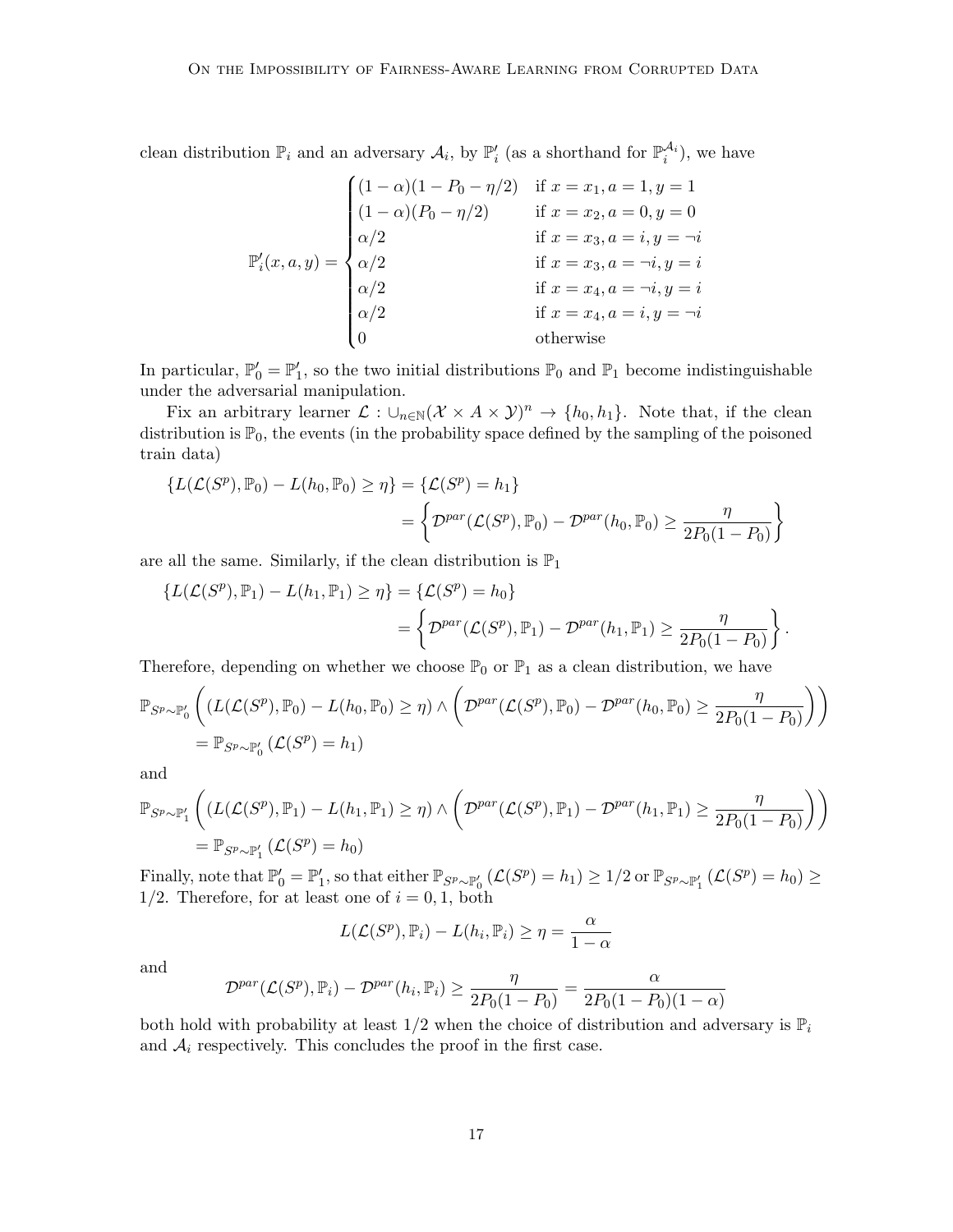**Case 2** Now suppose that  $\eta = \frac{\alpha}{1-\alpha} > 2P_0(1-P_0)$ . Let  $\alpha_1 \in (0,0.5)$  be such that  $\alpha_1$  $\frac{\alpha_1}{1-\alpha_1} = 2P_0(1-P_0)$ . Note that since  $\tilde{f}(x) = \frac{x}{1-x}$  is monotonically increasing in (0,1),  $\alpha_1$  is unique and  $\alpha_1 < \alpha$ .

Now repeat the same construction as in Case 1, but with  $\eta_1 = \frac{\alpha_1}{1-\alpha_1}$  $\frac{\alpha_1}{1-\alpha_1} = 2P_0(1-P_0).$ For every marked point, the adversary does the same as in Case 1 with probability  $\alpha_1/\alpha$ and does not change the point otherwise. Then the same argument as in Case 1 shows that for one  $i \in \{0,1\}$ , both

$$
L(\mathcal{L}(S^{p}), \mathbb{P}_{i}) - L(h_{i}, \mathbb{P}_{i}) \ge \eta_{1} = \frac{\alpha_{1}}{1 - \alpha_{1}} = 2P_{0}(1 - P_{0})
$$

and

$$
\mathcal{D}^{par}(\mathcal{L}(S^p), \mathbb{P}_i) - \mathcal{D}^{par}(h_i, \mathbb{P}_i) \ge \frac{\eta_1}{2P_0(1 - P_0)} = 1
$$

both hold with probability at least 1/2. This concludes the proof of Theorem [1.](#page-0-0)

<span id="page-3-0"></span>**Theorem 2** Let  $0 \leq \alpha < 0.5$ ,  $P_{10} \leq P_{11} < 1$  be such that  $P_{10} + P_{11} < 1$ . For any input set  $\mathcal X$  with at least five distinct points, there exists a finite hypothesis space  $\mathcal H$ , such that for any learning algorithm  $\mathcal{L}: \cup_{n\in\mathbb{N}}(\mathcal{X}\times A\times\mathcal{Y})^n\to\mathcal{H}$ , there exists a distribution  $\mathbb P$  for which  $\mathbb{P}(A=a, Y=1) = P_{1a}$  for  $a \in \{0,1\}$ , a malicious adversary A of power  $\alpha$  and a hypothesis  $h^* \in \mathcal{H}$ , such that with probability at least 0.5

$$
L(\mathcal{L}(S^{p}), \mathbb{P}) - L(h^{*}, \mathbb{P}) > \min \left\{ \frac{\alpha}{1 - \alpha}, 2P_{10}, 2(1 - P_{10} - P_{11}) \right\}
$$

and

$$
\mathcal{D}^{opp}(\mathcal{L}(S^p), \mathbb{P}) - \mathcal{D}^{opp}(h^*, \mathbb{P}) \ge \min\left\{\frac{\alpha}{2(1-\alpha)P_{10}}, 1, \frac{1-P_{10}-P_{11}}{P_{10}}\right\}.
$$

**Proof** Let  $\eta = \frac{\alpha}{1-\alpha}$ , so that  $\alpha = \frac{\eta}{1+\alpha}$  $\frac{\eta}{1+\eta}$ .

**Case 1** Assume that  $\eta = \frac{\alpha}{1-\alpha} \leq 2 \min\{P_{10}, 1 - P_{10} - P_{11}\}.$  Take 5 distinct points  $\{x_1, x_2, x_3, x_4, x_5\} \in \mathcal{X}$ . We consider 2 distributions  $\mathbb{P}_0$  and  $\mathbb{P}_1$ , where each  $\mathbb{P}_i$  is defined as

$$
\mathbb{P}_{i}(x, a, y) = \begin{cases}\nP_{11} & \text{if } x = x_{1}, a = 1, y = 1 \\
P_{10} - \eta/2 & \text{if } x = x_{2}, a = 0, y = 1 \\
\eta/2 & \text{if } x = x_{3}, a = i, y = -i \\
\eta/2 & \text{if } x = x_{4}, a = -i, y = i \\
1 - P_{10} - P_{11} - \eta/2 & \text{if } x = x_{5}, a = 0, y = 0 \\
0 & \text{otherwise}\n\end{cases}
$$

Note that these are valid distributions, since  $\eta \leq 2P_{10}, \eta \leq 2(1 - P_{10} - P_{11})$  by assumption, and that  $P_{1a} = \mathbb{P}_i(A = a, Y = 1)$  for both  $a \in \{0,1\}$ ,  $i \in \{0,1\}$ . Consider the hypothesis space  $\mathcal{H} = \{h_0, h_1\}$ , with

$$
h_0(x_1) = 1 \quad h_0(x_2) = 1 \quad h_0(x_3) = 1 \quad h_0(x_4) = 0 \quad h_0(x_5) = 0
$$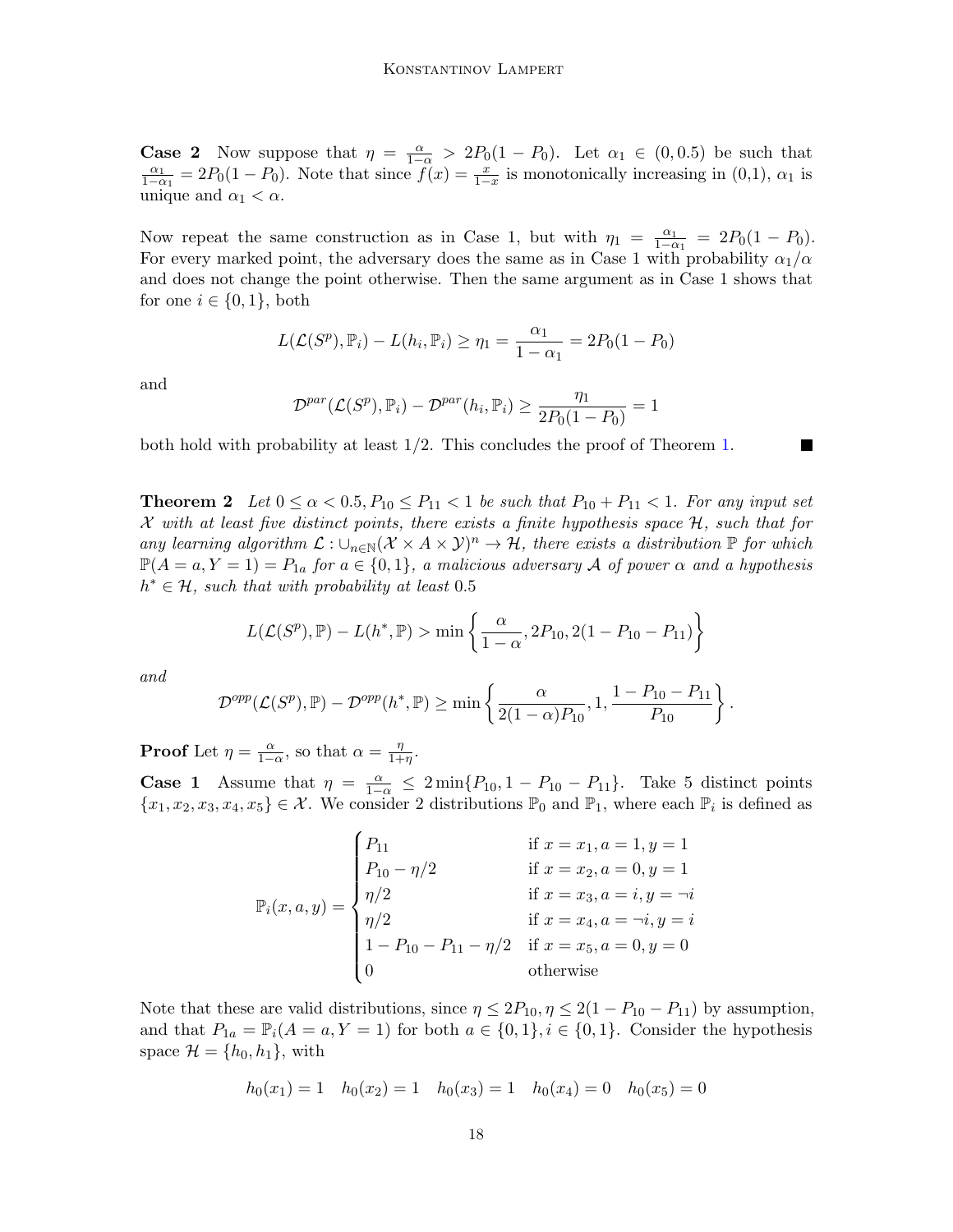and

$$
h_1(x_1) = 1
$$
  $h_1(x_2) = 1$   $h_1(x_3) = 0$   $h_1(x_4) = 1$   $h_1(x_5) = 0$ 

Note that  $L(h_i, \mathbb{P}_i) = 0$  and  $\mathcal{D}^{opp}(h_i, \mathbb{P}_i) = 0$  for both  $i = 0, 1$ . Note also that  $L(h_1, \mathbb{P}_0) =$  $L(h_0, \mathbb{P}_1) = \eta$ . Moreover,

$$
\mathcal{D}^{opp}(h_1, \mathbb{P}_0) = |\mathbb{P}_{(X, A, Y) \sim \mathbb{P}_0}(h_1(X) = 1 | A = 0, Y = 1) - \mathbb{P}_{(X, A, Y) \sim \mathbb{P}_0}(h_1(X) = 1 | A = 1, Y = 1)|
$$
  
= 
$$
\frac{P_{10} - \eta/2}{P_{10} - \eta/2 + \eta/2} - 1
$$
  
= 
$$
\frac{\eta}{2P_{10}}
$$

and similarly  $\mathcal{D}^{opp}(h_0, \mathbb{P}_1) = \frac{\eta}{2P_{10}}$ .

Consider a (randomized) malicious adversary  $A_i$  of power  $\alpha$ , that given a clean distribution  $\mathbb{P}_i$ , changes every marked point to  $(x_3, \neg i, i)$  with probability 0.5 and to  $(x_4, i, \neg i)$ otherwise. Under a distribution  $\mathbb{P}_i$  and an adversary  $\mathcal{A}_i$ , the probability of seeing a point  $(x_3, i, \neg i)$  is  $\frac{\eta}{2}(1 - \alpha) = \frac{\eta}{2}$  $\frac{1}{1+\eta} = \alpha/2$ , which is equal to the probability of seeing a point  $(x_3, \neg i, i)$ . Therefore, denoting the probability distribution of the corrupted dataset, under a clean distribution  $\mathbb{P}_i$  and an adversary  $\mathcal{A}_i$ , by  $\mathbb{P}'_i$ , we have

$$
\mathbb{P}'_i(x, a, y) = \begin{cases}\n(1 - \alpha)P_{11} & \text{if } x = x_1, a = 1, y = 1 \\
(1 - \alpha)(P_{10} - \eta/2) & \text{if } x = x_2, a = 0, y = 1 \\
\alpha/2 & \text{if } x = x_3, a = i, y = -i \\
\alpha/2 & \text{if } x = x_4, a = -i, y = i \\
\alpha/2 & \text{if } x = x_4, a = -i, y = i \\
\alpha/2 & \text{if } x = x_4, a = i, y = -i \\
(1 - \alpha)(1 - P_{10} - P_{11} - \eta/2) & \text{if } x = x_5, a = 0, y = 0 \\
0 & \text{otherwise}\n\end{cases}
$$

In particular,  $\mathbb{P}'_0 = \mathbb{P}'_1$ , so the two initial distributions  $\mathbb{P}_0$  and  $\mathbb{P}_1$  become indistinguishable under the adversarial manipulation.

Fix an arbitrary learner  $\mathcal{L}: \cup_{n\in\mathbb{N}}(\mathcal{X}\times A\times\mathcal{Y})^n \to \{h_0, h_1\}.$  Note that, if the clean distribution is  $\mathbb{P}_0$ , the events (in the probability space defined by the sampling of the poisoned train data)

$$
\left\{L(\mathcal{L}(S^p), \mathbb{P}_0) - L(h_0, \mathbb{P}_0) \ge \eta\right\} = \left\{\mathcal{L}(S^p) = h_1\right\} = \left\{\mathcal{D}^{opp}(\mathcal{L}(S^p), \mathbb{P}_0) - \mathcal{D}^{opp}(h_0, \mathbb{P}_0) \ge \frac{\eta}{2P_{10}}\right\}
$$

are all the same. Similarly, if the clean distribution is  $\mathbb{P}_1$ 

$$
\left\{L(\mathcal{L}(S^p), \mathbb{P}_1)-L(h_1, \mathbb{P}_1)\geq \eta\right\}=\left\{\mathcal{L}(S^p)=h_0\right\}=\left\{\mathcal{D}^{opp}(\mathcal{L}(S^p), \mathbb{P}_1)-\mathcal{D}^{opp}(h_1, \mathbb{P}_1)\geq \frac{\eta}{2P_{10}}\right\}.
$$

Therefore, depending on whether we choose  $\mathbb{P}_0$  or  $\mathbb{P}_1$  as a clean distribution, we have

$$
\mathbb{P}_{S^p \sim \mathbb{P}'_0} \left( L(\mathcal{L}(S^p), \mathbb{P}_0) - L(h_0, \mathbb{P}_0) \ge \eta \wedge \mathcal{D}^{opp}(\mathcal{L}(S^p), \mathbb{P}_0) - \mathcal{D}^{opp}(h_0, \mathbb{P}_0) \ge \frac{\eta}{2P_{10}} \right)
$$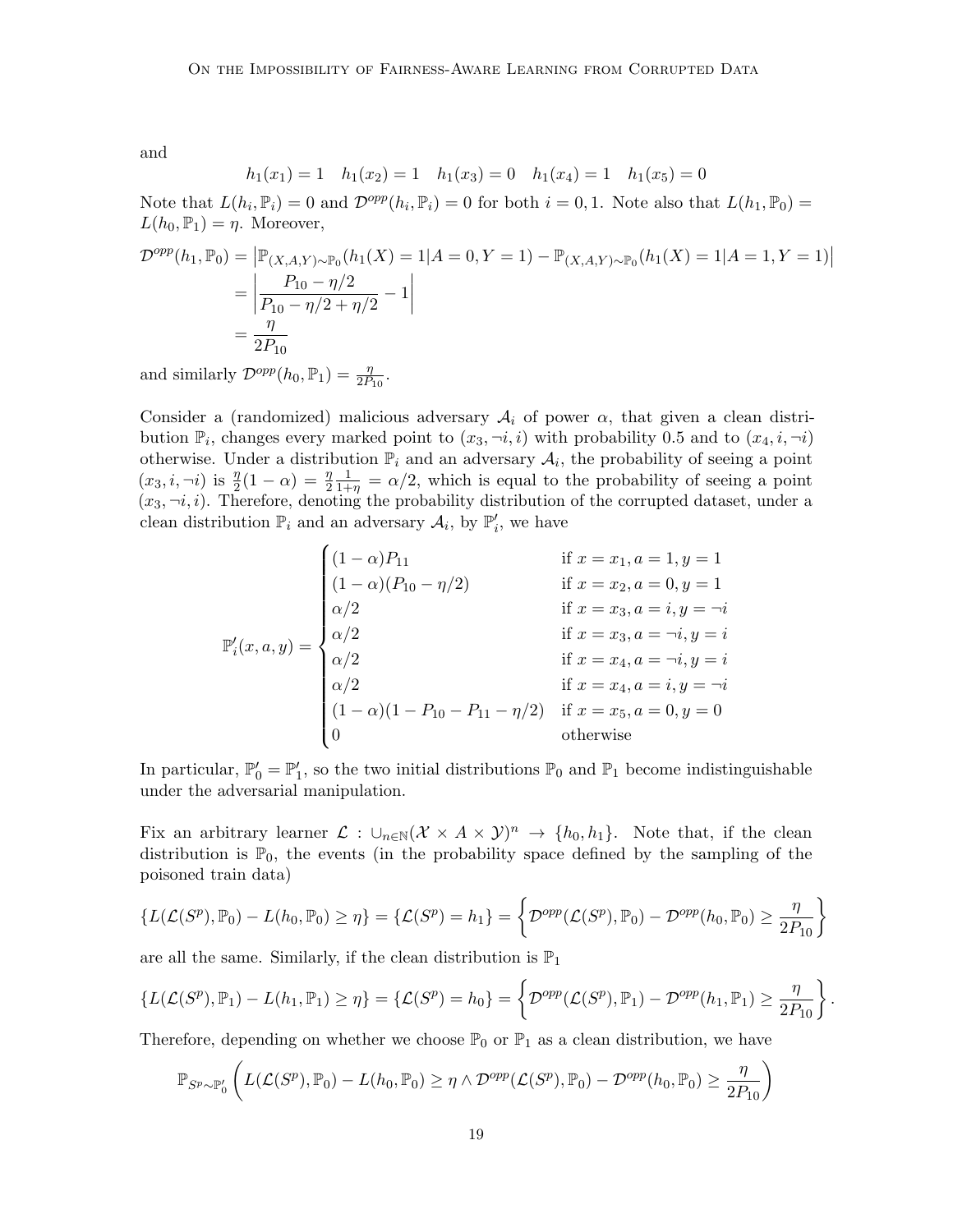$$
= \mathbb{P}_{S^p \sim \mathbb{P}'_0} \left( \mathcal{L}(S^p) = h_1 \right)
$$

and

$$
\mathbb{P}_{S^p \sim \mathbb{P}'_1} \left( L(\mathcal{L}(S^p), \mathbb{P}_1) - L(h_1, \mathbb{P}_1) \ge \eta \wedge \mathcal{D}^{opp}(\mathcal{L}(S^p), \mathbb{P}_1) - \mathcal{D}^{opp}(h_1, \mathbb{P}_1) \ge \frac{\eta}{2P_{10}} \right)
$$
  
=  $\mathbb{P}_{S^p \sim \mathbb{P}'_1} (\mathcal{L}(S^p) = h_0)$ 

Finally, note that  $\mathbb{P}'_0 = \mathbb{P}'_1$ , so that either  $\mathbb{P}_{S^p \sim \mathbb{P}'_0}$   $(\mathcal{L}(S^p) = h_1) \geq 1/2$  or  $\mathbb{P}_{S^p \sim \mathbb{P}'_1}$   $(\mathcal{L}(S^p) = h_0) \geq$  $1/2$ . Therefore, for at least one of  $i = 0, 1$ , both

$$
L(\mathcal{L}(S^p), \mathbb{P}_i) - L(h_i, \mathbb{P}_i) \ge \eta = \frac{\alpha}{1 - \alpha}
$$

and

$$
\mathcal{D}^{opp}(\mathcal{L}(S^p), \mathbb{P}_i) - \mathcal{D}^{opp}(h_i, \mathbb{P}_i) \ge \frac{\eta}{2P_{10}} = \frac{\alpha}{2P_{10}(1-\alpha)}
$$

both hold with probability at least  $1/2$ . This concludes the proof of the first case.

**Case 2** Now assume that  $\frac{\alpha}{1-\alpha} > 2 \min \{P_{10}, 1 - P_{10} - P_{11}\}$ . We distinguish two cases:

**Case 2.1** Suppose that  $P_{10} \le 1 - P_{10} - P_{11}$ . We have that  $\frac{\alpha}{1-\alpha} > 2P_{10}$ . Then, denote by  $\alpha_1$  the unique number between (0,0.5), such that  $\frac{\alpha_1}{1-\alpha_1} = 2P_{10} = 2 \min \{P_{10}, 1 - P_{10} - P_{11}\},\$ and note that  $\alpha_1 < \alpha$ . Then repeat the same construction as in Case 1, but with  $\eta_1 = \frac{\alpha_1}{1-\alpha_1}$  $1-\alpha_1$ and an adversary that with probability  $\alpha_1/\alpha$  does the same as in Case 1 and leaves a marked point untouched otherwise.

Then the same argument as in Case 1 gives that for some  $i \in \{0, 1\}$ , with probability at least 0.5, both of the following hold

$$
L(\mathcal{L}(S^p), \mathbb{P}_i) - L(h_i, \mathbb{P}_i) \ge \frac{\alpha_1}{1 - \alpha_1} = 2P_{10}
$$

and

$$
\mathcal{D}^{opp}(\mathcal{L}(S^p), \mathbb{P}_i) - \mathcal{D}^{opp}(h_i, \mathbb{P}_i) \ge \frac{\eta_1}{2P_{10}} = 1.
$$

**Case 2.2** In the case when  $1 - P_{10} - P_{11} < P_{10}$  we have that  $\frac{\alpha}{1-\alpha} > 2(1 - P_{10} - P_{11})$ . Then, denote by  $\alpha_2$  the unique number between  $(0, 0.5)$ , such that  $\frac{\alpha_2}{1-\alpha_2} = 2(1 - P_{10} - P_{11}) =$  $2 \min \{P_{10}, 1 - P_{10} - P_{11}\},$  and note that  $\alpha_2 < \alpha$ . Then repeat the same construction as in Case 1, but with  $\eta_2 = \frac{\alpha_2}{1-\alpha_1}$  $\frac{\alpha_2}{1-\alpha_2}$  and an adversary that with probability  $\alpha_2/\alpha$  does the same as in Case 1 and leaves a marked point untouched otherwise.

Then the same argument as in Case 1 gives that for some  $i \in \{0, 1\}$ , with probability at least 0.5, both of the following hold

$$
L(\mathcal{L}(S^{p}), \mathbb{P}_{i}) - L(h_{i}, \mathbb{P}_{i}) \ge \frac{\alpha_{2}}{1 - \alpha_{2}} = 2(1 - P_{10} - P_{11})
$$

and

$$
\mathcal{D}^{opp}(\mathcal{L}(S^p), \mathbb{P}_i) - \mathcal{D}^{opp}(h_i, \mathbb{P}_i) \ge \frac{\eta_2}{2P_{10}} = \frac{1 - P_{10} - P_{11}}{P_{10}}.
$$

 $\blacksquare$ 

This concludes the proof of Theorem [2.](#page-3-0)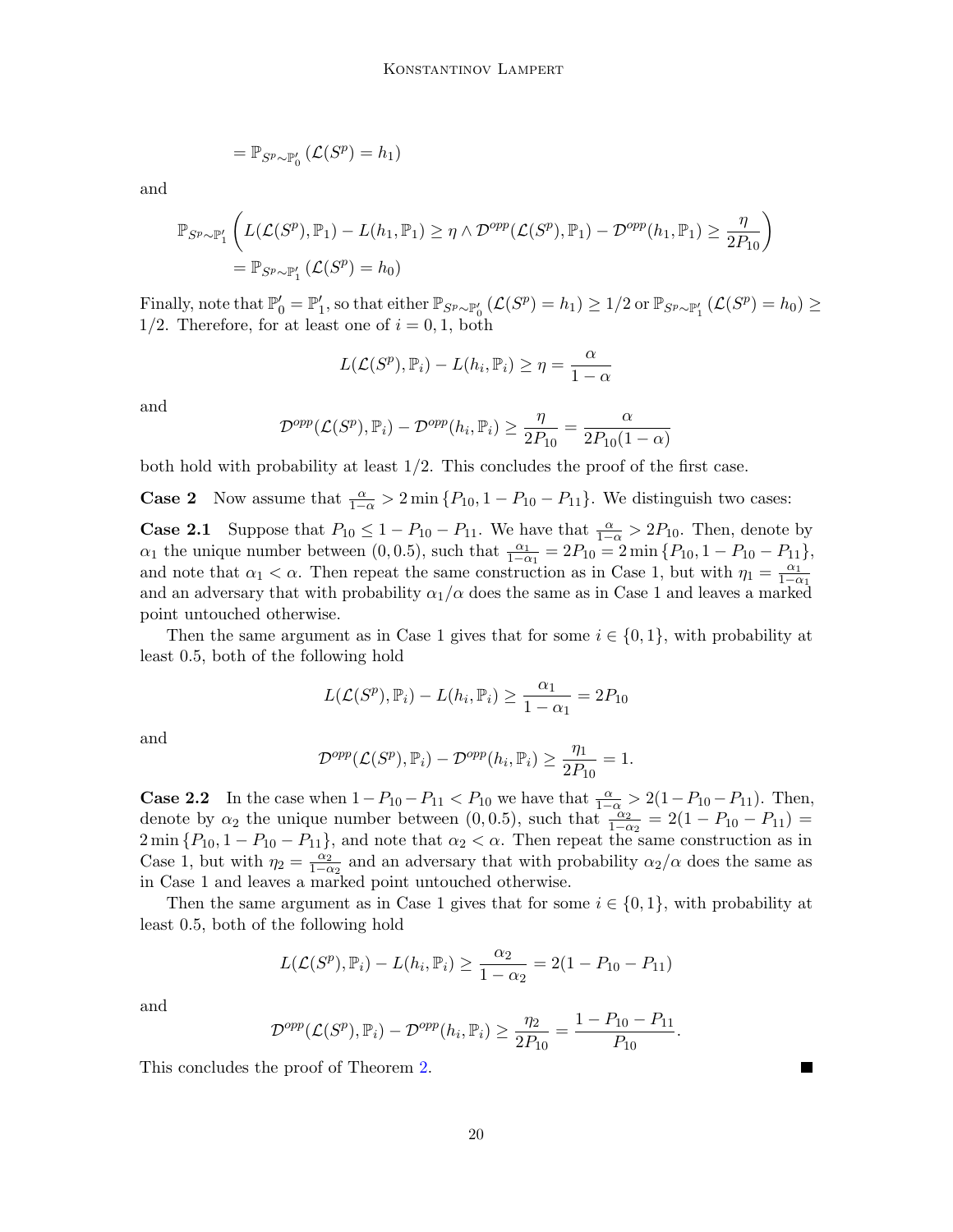## Appendix B. Hurting fairness without affecting accuracy - proofs

<span id="page-6-0"></span>**Theorem 3** Let  $0 \le \alpha < 0.5, 0 < P_0 \le 0.5$ . For any input set X with at least four distinct points, there exists a finite hypothesis space  $H$ , such that for any learning algorithm  $\mathcal{L}: \bigcup_{n\in\mathbb{N}}(\mathcal{X}\times A\times\mathcal{Y})^n\to\mathcal{H}$ , there exists a distribution  $\mathbb{P}$  for which  $\mathbb{P}(A=0)=P_0$ , a malicious adversary A of power  $\alpha$  and a hypothesis  $h^* \in \mathcal{H}$ , such that with probability at least 0.5

$$
L(\mathcal{L}(S^{p}), \mathbb{P}) = L(h^*, \mathbb{P}) = \min_{h \in \mathcal{H}} L(h, \mathbb{P})
$$

and

$$
\mathcal{D}^{par}(\mathcal{L}(S^p), \mathbb{P}) - \mathcal{D}^{par}(h^*, \mathbb{P}) \ge \min\left\{\frac{\alpha}{2P_0(1 - P_0)(1 - \alpha)}, 1\right\} \ge \min\left\{\frac{\alpha}{2P_0}, 1\right\}.
$$

**Proof** Let  $\eta = \frac{\alpha}{1-\alpha}$ , so that  $\alpha = \frac{\eta}{1+\alpha}$  $\frac{\eta}{1+\eta}$ .

**Case 1** First assume that  $\eta = \frac{\alpha}{1-\alpha} \leq 2P_0(1-P_0)$ . Take 4 distinct points  $\{x_1, x_2, x_3, x_4\} \in$ X. We consider 2 distributions  $\mathbb{P}_0$  and  $\mathbb{P}_1$ , where each  $\mathbb{P}_i$  is defined as

$$
\mathbb{P}_i(x, a, y) = \begin{cases}\n1 - P_0 - \eta/2 & \text{if } x = x_1, a = 1, y = 1 \\
P_0 - \eta/2 & \text{if } x = x_2, a = 0, y = 0 \\
\eta/2 & \text{if } x = x_3, a = i, y = 1 \\
\eta/2 & \text{if } x = x_4, a = \neg i, y = 1 \\
0 & \text{otherwise}\n\end{cases}
$$

Note that these are valid distributions, since  $\eta \leq 2P_0(1 - P_0) \leq 2P_0 \leq 2(1 - P_0)$  by assumption and also that  $P_0 = \mathbb{P}_i(A = 0)$  for both  $i \in \{0, 1\}$ . Consider the hypothesis space  $\mathcal{H} = \{h_0, h_1\}$ , with

$$
h_0(x_1) = 1 \quad h_0(x_2) = 0 \quad h_0(x_3) = 1 \quad h_0(x_4) = 0
$$

and

$$
h_1(x_1) = 1
$$
  $h_1(x_2) = 0$   $h_1(x_3) = 0$   $h_1(x_4) = 1$ .

Note that  $L(h_i, \mathbb{P}_i) = L(h_{\neg i}, \mathbb{P}_i) = \eta/2$  for both  $i = 0, 1$ . Moreover,

$$
\mathcal{D}^{par}(h_0, \mathbb{P}_0) = |\mathbb{P}_{(X, A, Y) \sim \mathbb{P}_0}(h_0(X) = 1 | A = 0) - \mathbb{P}_{(X, A, Y) \sim \mathbb{P}_0}(h_0(X) = 1 | A = 1)|
$$
  
= 
$$
\left| \frac{\eta/2}{P_0 - \eta/2 + \eta/2} - \frac{1 - P_0 - \eta/2}{1 - P_0 - \eta/2 + \eta/2} \right|
$$
  
= 
$$
\left| \frac{\eta}{2P_0} - \frac{2 - 2P_0 - \eta}{2(1 - P_0)} \right|
$$
  
= 
$$
\left| \frac{\eta}{2P_0(1 - P_0)} - 1 \right|
$$
  
= 
$$
1 - \frac{\eta}{2P_0(1 - P_0)},
$$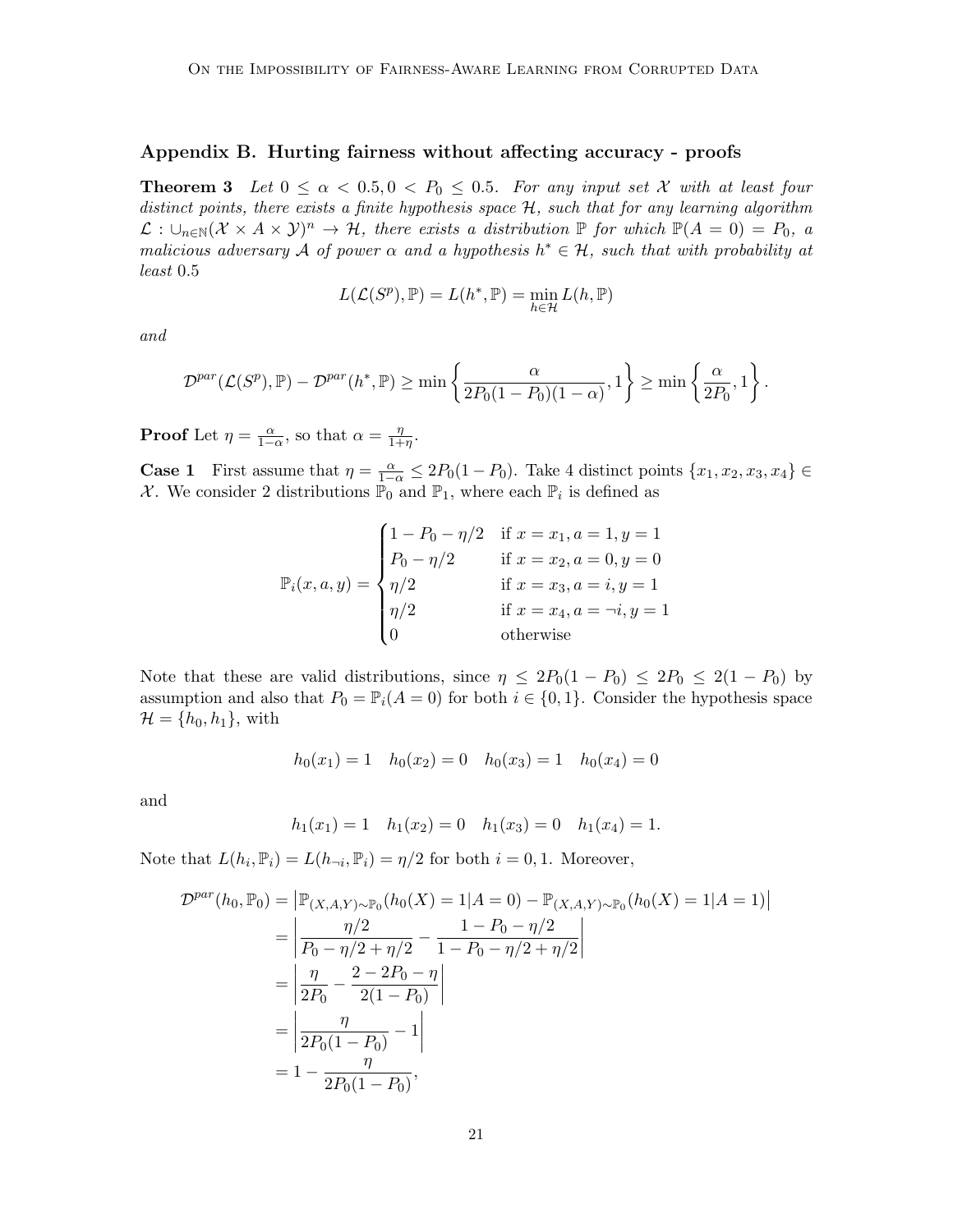since  $\eta \leq 2P_0(1-P_0)$  by assumption. Furthermore,  $\mathcal{D}^{par}(h_1,\mathbb{P}_0) = 1$ , so that  $\mathcal{D}^{par}(h_1,\mathbb{P}_0)$  –  $\mathcal{D}^{par}(h_0, \mathbb{P}_0) = \frac{\eta}{2P_0(1-P_0)}$ . Similarly,

$$
\mathcal{D}^{par}(h_1, \mathbb{P}_1) = |\mathbb{P}_{(X, A, Y) \sim \mathbb{P}_1}(h_1(X) = 1 | A = 0) - \mathbb{P}_{(X, A, Y) \sim \mathbb{P}_1}(h_1(X) = 1 | A = 1)|
$$
  
= 
$$
\left| \frac{\eta/2}{P_0 - \eta/2 + \eta/2} - \frac{1 - P_0 - \eta/2}{1 - P_0 - \eta/2 + \eta/2} \right|
$$
  
= 
$$
1 - \frac{\eta}{2P_0(1 - P_0)}
$$

and  $\mathcal{D}^{par}(h_0, \mathbb{P}_1) = 1$ .

Consider a (randomized) malicious adversary  $A_i$  of power  $\alpha$ , that given a clean distribution  $\mathbb{P}_i$ , changes every marked point to  $(x_3, \neg i, 1)$  with probability 0.5 and to  $(x_4, i, 1)$ otherwise. Under a distribution  $\mathbb{P}_i$  and an adversary  $\mathcal{A}_i$ , the probability of seeing a point  $(x_3, i, 1)$  is  $\frac{\eta}{2}(1 - \alpha) = \frac{\eta}{2}$  $\frac{1}{1+\eta} = \alpha/2$ , which is equal to the probability of seeing a point  $(x_3, \neg i, 1)$ . Therefore, denoting the probability distribution of the corrupted dataset, under a clean distribution  $\mathbb{P}_i$  and an adversary  $\mathcal{A}_i$ , by  $\mathbb{P}'_i$ , we have

$$
\mathbb{P}'_i(x, a, y) = \begin{cases}\n(1 - \alpha)(1 - P_0 - \eta/2) & \text{if } x = x_1, a = 1, y = 1 \\
(1 - \alpha)(P_0 - \eta/2) & \text{if } x = x_2, a = 0, y = 0 \\
\alpha/2 & \text{if } x = x_3, a = i, y = 1 \\
\alpha/2 & \text{if } x = x_3, a = \neg i, y = 1 \\
\alpha/2 & \text{if } x = x_4, a = \neg i, y = 1 \\
0 & \text{otherwise}\n\end{cases}
$$

In particular,  $\mathbb{P}'_0 = \mathbb{P}'_1$ , so the two initial distributions  $\mathbb{P}_0$  and  $\mathbb{P}_1$  become indistinguishable under the adversarial manipulation.

Fix an arbitrary learner  $\mathcal{L}: \cup_{n\in\mathbb{N}}(\mathcal{X}\times A\times\mathcal{Y})^n \to \{h_0, h_1\}$ . Note that, if the clean distribution is  $\mathbb{P}_0$ , the events (in the probability space defined by the sampling of the poisoned train data)

$$
\{\mathcal{L}(S^p) = h_1\} = \left\{\mathcal{D}^{par}(\mathcal{L}(S^p), \mathbb{P}_0) - \mathcal{D}^{par}(h_0, \mathbb{P}_0) \ge \frac{\eta}{2P_0(1 - P_0)}\right\}
$$

are all the same. Similarly, if the clean distribution is  $\mathbb{P}_1$ 

$$
\{\mathcal{L}(S^p)=h_0\}=\left\{\mathcal{D}^{par}(\mathcal{L}(S^p),\mathbb{P}_1)-\mathcal{D}^{par}(h_1,\mathbb{P}_1)\geq \frac{\eta}{2P_0(1-P_0)}\right\}.
$$

Therefore, depending on whether we choose  $\mathbb{P}_0$  or  $\mathbb{P}_1$  as a clean distribution, we have

$$
\mathbb{P}_{S^p \sim \mathbb{P}_0'} \left( \mathcal{D}^{par}(\mathcal{L}(S^p), \mathbb{P}_0) - \mathcal{D}^{par}(h_0, \mathbb{P}_0) \ge \frac{\eta}{2P_0(1 - P_0)} \right) = \mathbb{P}_{S^p \sim \mathbb{P}_0'} \left( \mathcal{L}(S^p) = h_1 \right)
$$

and

$$
\mathbb{P}_{S^p \sim \mathbb{P}'_1} \left( \mathcal{D}^{par}(\mathcal{L}(S^p), \mathbb{P}_1) - \mathcal{D}^{par}(h_1, \mathbb{P}_1) \ge \frac{\eta}{2P_0(1 - P_0)} \right) = \mathbb{P}_{S^p \sim \mathbb{P}'_1} \left( \mathcal{L}(S^p) = h_0 \right)
$$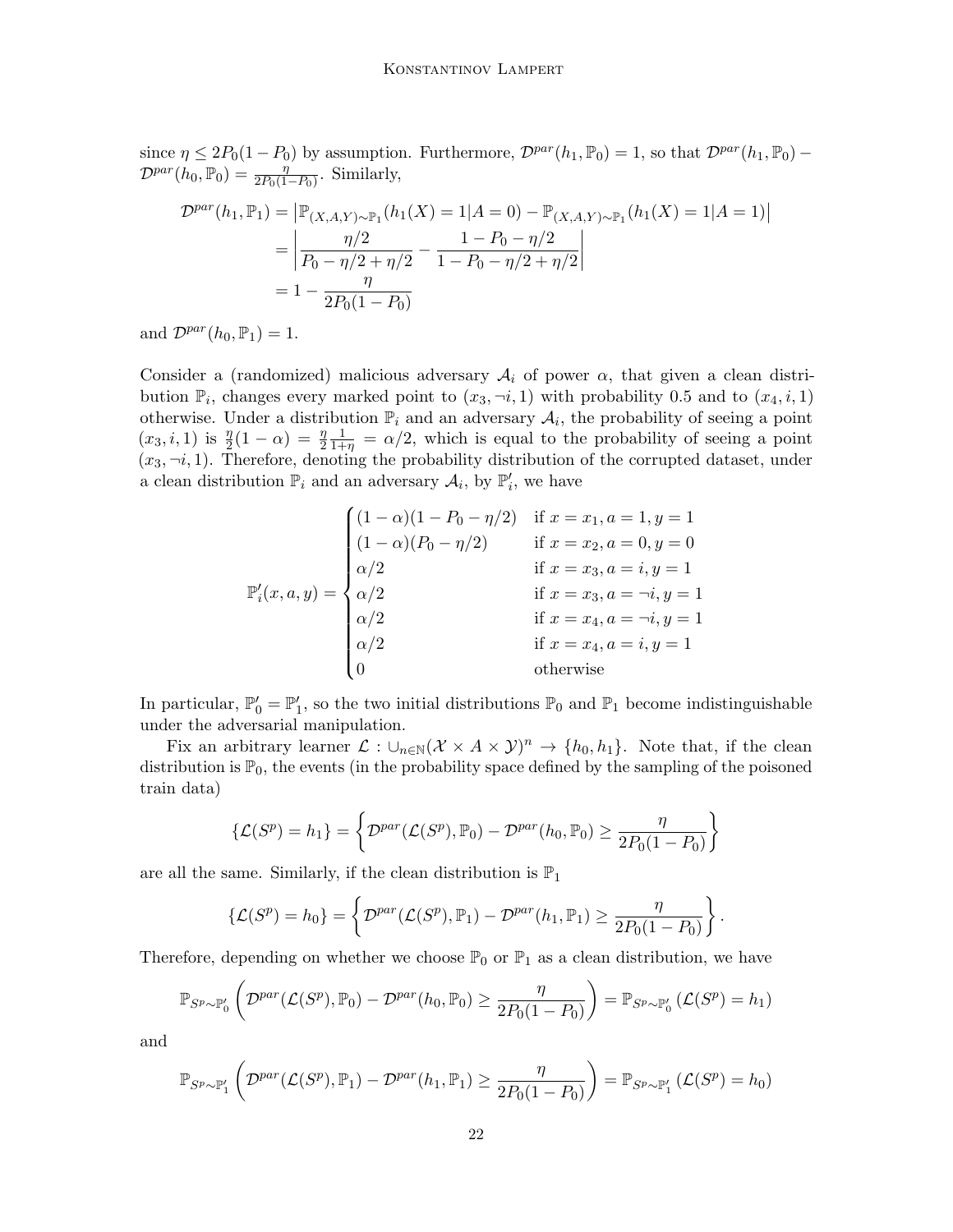Finally, note that  $\mathbb{P}'_0 = \mathbb{P}'_1$ , so that either  $\mathbb{P}_{S^p \sim \mathbb{P}'_0}$   $(\mathcal{L}(S^p) = h_1) \geq 1/2$  or  $\mathbb{P}_{S^p \sim \mathbb{P}'_1}$   $(\mathcal{L}(S^p) = h_0) \geq$ 1/2. Furthermore,  $L(\mathcal{L}(S^p), \mathbb{P}_i) = \eta/2$  holds for both  $i \in \{0, 1\}$ , for any realization of the randomness. Therefore, for at least one of  $i = 0, 1$ , both

$$
L(\mathcal{L}(S^p), \mathbb{P}_i) = L(h_i, \mathbb{P}_i) = \frac{\eta}{2}
$$

and

$$
\mathcal{D}^{par}(\mathcal{L}(S^p), \mathbb{P}_i) - \mathcal{D}^{par}(h_i, \mathbb{P}_i) \ge \frac{\eta}{2P_0(1 - P_0)} = \frac{\alpha}{2P_0(1 - P_0)(1 - \alpha)}
$$

both hold with probability at least  $1/2$ . This concludes the proof in the first case.

**Case 2** Now suppose that  $\eta = \frac{\alpha}{1-\alpha} > 2P_0(1-P_0)$ . Let  $\alpha_1 \in (0,0.5)$  be such that  $\alpha_1$  $\frac{\alpha_1}{1-\alpha_1} = 2P_0(1-P_0)$ . Note that since  $\tilde{f}(x) = \frac{x}{1-x}$  is monotonically increasing in (0,1),  $\alpha_1$  is unique and  $\alpha_1 < \alpha$ .

Now repeat the same construction as in Case 1, but with  $\eta_1 = \frac{\alpha_1}{1-\alpha_1}$  $\frac{\alpha_1}{1-\alpha_1} = 2P_0(1-P_0)$ . For every marked point, the adversary does the same as in Case 1 with probability  $\alpha_1/\alpha$  and does not change the point otherwise. Then the same argument as in Case 1 shows that for one  $i \in \{0,1\}$ , both

$$
L(\mathcal{L}(S^p), \mathbb{P}_i) = L(h_i, \mathbb{P}_i) = \frac{\eta_1}{2} = P_0(1 - P_0)
$$

and

$$
\mathcal{D}^{par}(\mathcal{L}(S^p), \mathbb{P}_i) - \mathcal{D}^{par}(h_i, \mathbb{P}_i) \ge \frac{\eta_1}{2P_0(1 - P_0)} = 1
$$

both hold with probability at least 1/2. This concludes the proof of Theorem [3.](#page-6-0)

<span id="page-8-0"></span>**Theorem 4** Let  $0 \leq \alpha < 0.5$ ,  $P_{10} \leq P_{11} < 1$  be such that  $P_{10} + P_{11} < 1$ . For any input set X with at least five distinct points, there exists a finite hypothesis space  $H$ , such that for any learning algorithm  $\mathcal{L}: \cup_{n\in\mathbb{N}}(\mathcal{X}\times A\times\mathcal{Y})^n\to\mathcal{H}$ , there exists a distribution  $\mathbb P$  for which  $\mathbb{P}(A=a, Y=1) = P_{1a}$  for  $a \in \{0,1\}$ , a malicious adversary A of power  $\alpha$  and a hypothesis  $h^* \in \mathcal{H}$ , such that with probability at least 0.5

$$
L(\mathcal{L}(S^{p}), \mathbb{P}) = L(h^*, \mathbb{P}) = \min_{h \in \mathcal{H}} L(h, \mathbb{P})
$$

and

$$
\mathcal{D}^{opp}(\mathcal{L}(S^p), \mathbb{P}) - \mathcal{D}^{opp}(h^*, \mathbb{P}) \ge \min\left\{\frac{\alpha}{2(1-\alpha)P_{10}}\left(1-\frac{P_{10}}{P_{11}}\right), 1-\frac{P_{10}}{P_{11}}\right\}.
$$

**Proof** Let  $\eta = \frac{\alpha}{1-\alpha}$ , so that  $\alpha = \frac{\eta}{1+\alpha}$  $\frac{\eta}{1+\eta}$ .

**Case 1** First assume that  $\eta \leq 2P_{10}$ . Take 5 distinct points  $\{x_1, x_2, x_3, x_4, x_5\} \in \mathcal{X}$ . We consider 2 distributions  $\mathbb{P}_0$  and  $\mathbb{P}_1$ , where each  $\mathbb{P}_i$  is defined as

$$
\mathbb{P}_{i}(x, a, y) = \begin{cases}\nP_{11} - \eta/2 & \text{if } x = x_{1}, a = 1, y = 1 \\
P_{10} - \eta/2 & \text{if } x = x_{2}, a = 0, y = 1 \\
\eta/2 & \text{if } x = x_{3}, a = i, y = 1 \\
\eta/2 & \text{if } x = x_{4}, a = \neg i, y = 1 \\
1 - P_{10} - P_{11} & \text{if } x = x_{5}, a = 0, y = 0 \\
0 & \text{otherwise}\n\end{cases}
$$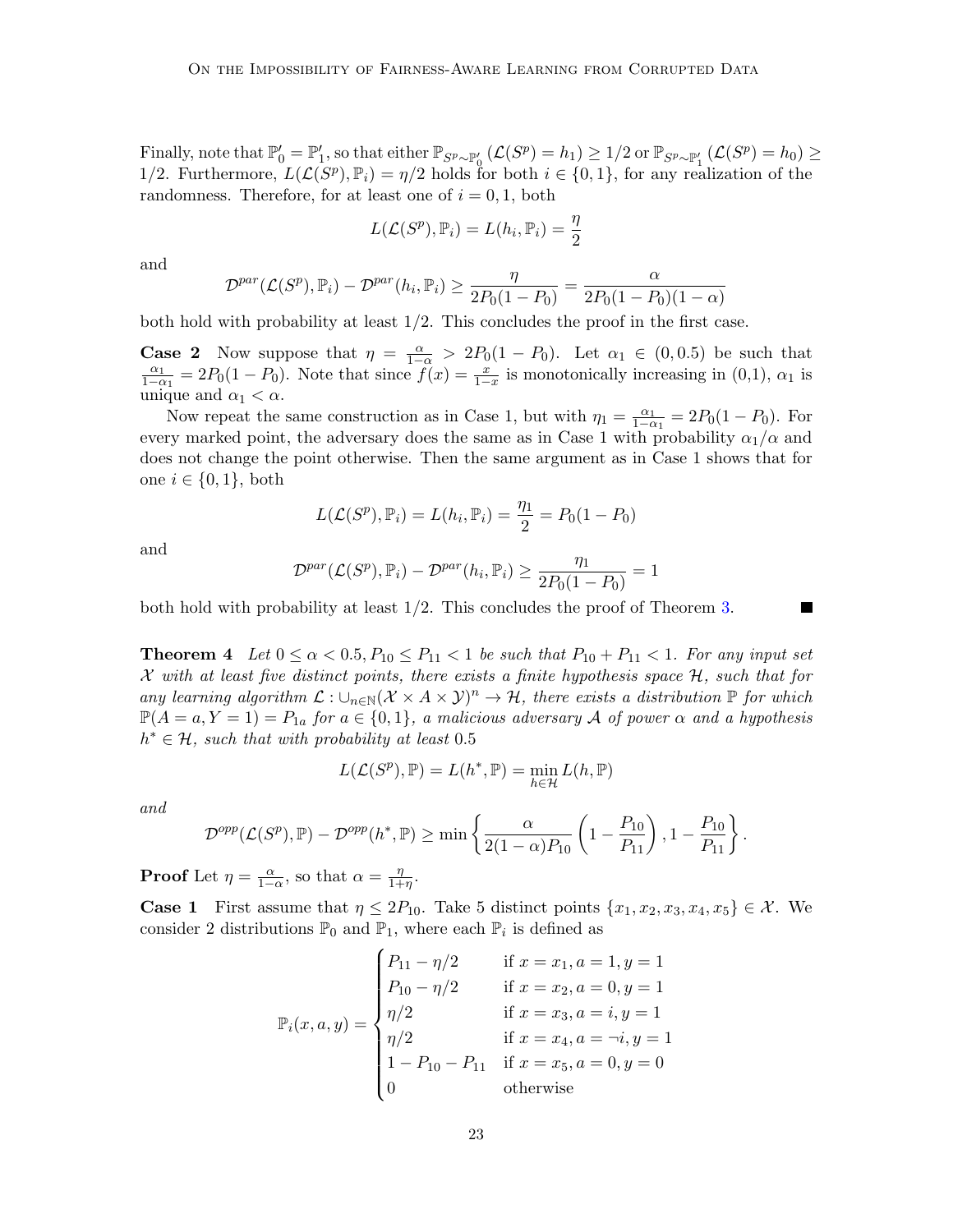Note that these are valid distributions, since  $\eta \leq 2P_{10} \leq 2P_{11}$  by assumption, and that  $P_{1a} = \mathbb{P}_i(A = a, Y = 1)$  for both  $a \in \{0,1\}, i \in \{0,1\}.$  Consider the hypothesis space  $\mathcal{H} = \{h_0, h_1\}$ , with

$$
h_0(x_1) = 1 \quad h_0(x_2) = 1 \quad h_0(x_3) = 1 \quad h_0(x_4) = 0 \quad h_0(x_5) = 0
$$

and

$$
h_1(x_1) = 1
$$
  $h_1(x_2) = 1$   $h_1(x_3) = 0$   $h_1(x_4) = 1$   $h_1(x_5) = 0$ 

Note that  $L(h_i, \mathbb{P}_i) = L(h_{\neg i}, \mathbb{P}_i) = \eta/2$ . Moreover,

$$
\mathcal{D}^{opp}(h_0, \mathbb{P}_0) = \left| \mathbb{P}_{(X, A, Y) \sim \mathbb{P}_0} (h_1(X) = 1 | A = 0, Y = 1) - \mathbb{P}_{(X, A, Y) \sim \mathbb{P}_0} (h_1(X) = 1 | A = 1, Y = 1) \right|
$$
  
= 
$$
\left| 1 - \frac{P_{11} - \eta/2}{P_{11} - \eta/2 + \eta/2} \right|
$$
  
= 
$$
\frac{\eta}{2P_{11}}
$$

and similarly  $\mathcal{D}^{opp}(h_1,\mathbb{P}_0) = \frac{\eta}{2P_{10}}$ . Since  $P_{10} \leq P_{11}$ ,  $\mathcal{D}^{opp}(h_0,\mathbb{P}_0) \leq \mathcal{D}^{opp}(h_1,\mathbb{P}_0)$  and

$$
\mathcal{D}^{opp}(h_1, \mathbb{P}_0) - \mathcal{D}^{opp}(h_0, \mathbb{P}_0) = \frac{\eta}{2P_{10}} \left( 1 - \frac{P_{10}}{P_{11}} \right)
$$

.

Similarly  $\mathcal{D}^{opp}(h_0, \mathbb{P}_1) = \frac{\eta}{2P_{10}}$  and  $\mathcal{D}^{opp}(h_1, \mathbb{P}_1) = \frac{\eta}{2P_{11}}$ , so that  $\mathcal{D}^{opp}(h_1, \mathbb{P}_1) \leq \mathcal{D}^{opp}(h_0, \mathbb{P}_1)$ and

$$
\mathcal{D}^{opp}(h_0, \mathbb{P}_1) - \mathcal{D}^{opp}(h_1, \mathbb{P}_1) = \frac{\eta}{2P_{10}} \left( 1 - \frac{P_{10}}{P_{11}} \right).
$$

Consider a (randomized) malicious adversary  $A_i$  of power  $\alpha$ , that given a clean distribution  $\mathbb{P}_i$ , changes every marked point to  $(x_3, \neg i, 1)$  with probability 0.5 and to  $(x_4, i, 1)$  otherwise. Under a distribution  $\mathbb{P}_i$  and an adversary  $\mathcal{A}_i$ , the probability of seeing a point  $(x_3, i, 1)$ is  $\frac{\eta}{2}(1-\alpha) = \frac{\eta}{2}$  $\frac{1}{1+\eta} = \alpha/2$ , which is equal to the probability of seeing a point  $(x_3, \neg i, 1)$ . Therefore, denoting the probability distribution of the corrupted dataset, under a clean distribution  $\mathbb{P}_i$  and an adversary  $\mathcal{A}_i$ , by  $\mathbb{P}'_i$ , we have

$$
\mathbb{P}'_i(x, a, y) = \begin{cases}\n(1 - \alpha)(P_{11} - \eta/2) & \text{if } x = x_1, a = 1, y = 1 \\
(1 - \alpha)(P_{10} - \eta/2) & \text{if } x = x_2, a = 0, y = 1 \\
\alpha/2 & \text{if } x = x_3, a = i, y = 1 \\
\alpha/2 & \text{if } x = x_3, a = \neg i, y = 1 \\
\alpha/2 & \text{if } x = x_4, a = \neg i, y = 1 \\
\alpha/2 & \text{if } x = x_4, a = i, y = 1 \\
(1 - \alpha)(1 - P_{10} - P_{11}) & \text{if } x = x_5, a = 0, y = 0 \\
0 & \text{otherwise}\n\end{cases}
$$

In particular,  $\mathbb{P}'_0 = \mathbb{P}'_1$ , so the two initial distributions  $\mathbb{P}_0$  and  $\mathbb{P}_1$  become indistinguishable under the adversarial manipulation.